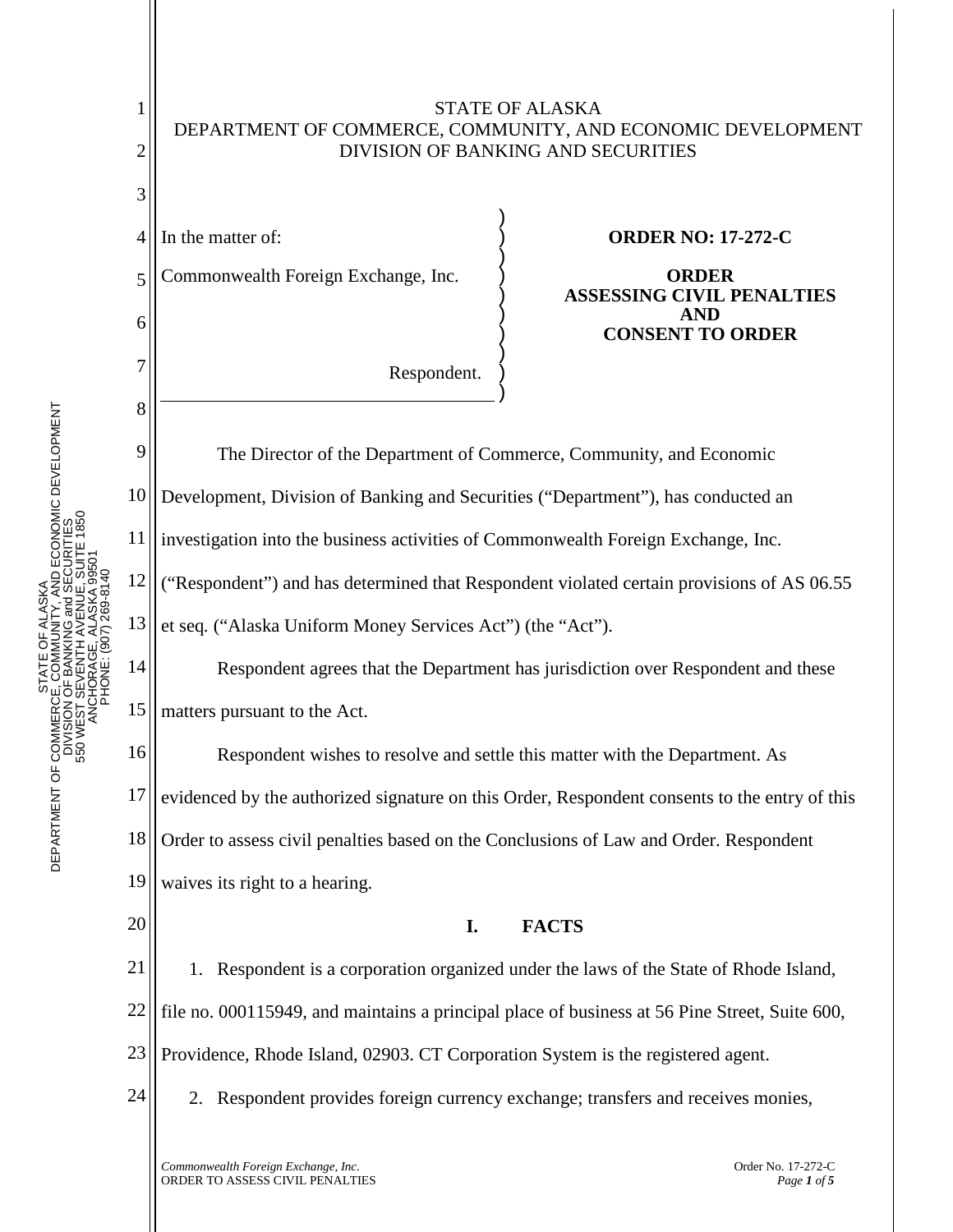STATE OF ALASKA<br>CE, COMMUNITY, AND ECONOMIC DEVELOPMENT<br>J OF BANKING and SECURITIES<br>- SEVENTH AVENUE, SUITE 1850<br>CHORAGE, ALASKA 99501 DEPARTMENT OF COMMERCE, COMMUNITY, AND ECONOMIC DEVELOPMENT 550 WEST SEVENTH AVENUE, SUITE 1850 DIVISION OF BANKING and SECURITIES ANCHORAGE, ALASKA 99501 PHONE: (907) 269-8140 STATE OF ALASKA DEPARTMENT OF COMMERCE<br>DNISION<br>560 WEST S

1 including checks and electronic wire transfers with persons; and sells drafts.

2 3 4 3. Respondent provides its products and services in the United States from its various office locations by phone, email, and through its website. Respondent uses no agents in selling or providing its services, and maintains no walk-in facilities for the general public.

5 6 7 8 4. From 2008 until 2013, Respondent was licensed as a Futures Commission Merchant (FCM) with the Commodity Futures Trading Commission, and was therefore exempt from the Act. Upon withdrawing its FCM license, Respondent determined that its services did not meet the definition of "money transmission" under the Act.

9 10 11 12 13 5. From 2013 to 2017, Respondent engaged in money transmission services and generated fees for itself. Respondent believed in good faith that its activities were not subject to the Act because Respondent did not solicit potential customers and because Respondent did not maintain a physical presence in Alaska and therefore was not required to maintain a license.

14 15 6. From 2013 to 2017, Respondent maintained relationships with two (2) non-bank Alaska customers.

7. Respondent has no record of complaints made by Alaska customers.

17 18 8. Respondent has fully cooperated with the Department in its investigation into this matter.

19 20 9. Respondent voluntarily submitted an application for a money transmission license in Alaska on August 9, 2017.

21

16

## **II. CONCLUSIONS OF LAW**

22 23 24 1. From 2013 to 2017, Respondent engaged in "money transmission" in Alaska as that term is defined in AS 06.55.990(15) by selling or issuing payment instruments or stored value, or receiving money or monetary value for transmission.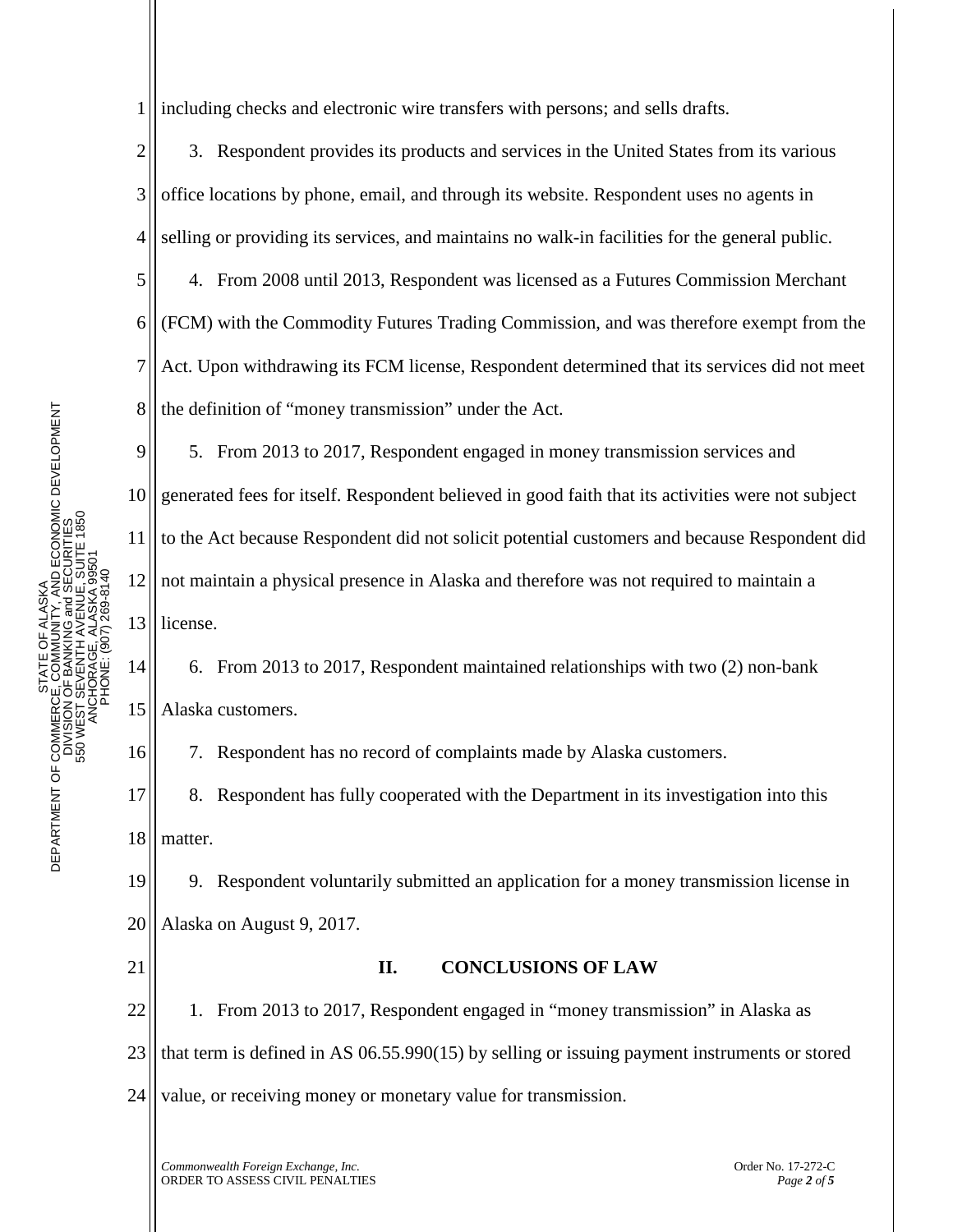7

8

9

10

12

15

1 2 2. From 2013 to 2017, Respondent violated AS 06.55.101(a) by engaging in money transmission in Alaska without a money transmission license.

3 4 5 6 3. Pursuant to AS 06.55.605, Respondent is subject to a civil penalty because it violated AS 06.55.101(a). The department may assess a civil penalty against a person who commits this violation in an amount not to exceed \$1,000 each day for each day the violation is outstanding.

4. Pursuant to AS 06.55.407(b), this Order is a public document because the Department determined that the release of information is reasonably necessary for the protection of the public and in the interests of justice.

**III. ORDER**

11 Pursuant to AS 06.55.604, it is hereby ORDERED:

1. Respondent shall pay a civil penalty in the amount of twenty thousand dollars

13 (\$20,000.00), plus six hundred dollars (\$600.00) to reimburse the Department for the costs of

14 its investigation, for a total amount of twenty thousand six hundred dollars (\$20,600.00).

2. This Order is a publicly disclosable document.

## 16 **IT IS SO ORDERED.**

*Commonwealth Foreign Exchange, Inc.* Order No. 17-272-C 17 18 19 20 21 22 23 24 Mike Navarre, Commissioner Department of Commerce, Community, and Economic Development  $\frac{1}{2}$   $\frac{1}{2}$   $\frac{1}{2}$   $\frac{1}{2}$   $\frac{1}{2}$   $\frac{1}{2}$   $\frac{1}{2}$   $\frac{1}{2}$   $\frac{1}{2}$   $\frac{1}{2}$   $\frac{1}{2}$   $\frac{1}{2}$   $\frac{1}{2}$   $\frac{1}{2}$   $\frac{1}{2}$   $\frac{1}{2}$   $\frac{1}{2}$   $\frac{1}{2}$   $\frac{1}{2}$   $\frac{1}{2}$   $\frac{1}{2}$   $\frac{1}{2}$  Date **Example 2.1 September 2.1 September 2.1 September 2.1 September 2.1 September 2.1 September 2.1 September 2.1 September 2.1 September 2.1 September 2.1 September 2.1 September 2.1 September 2.1 September 2.1 Septembe** Division of Banking and Securities April 4, 2018 /s/ Kristy Naylor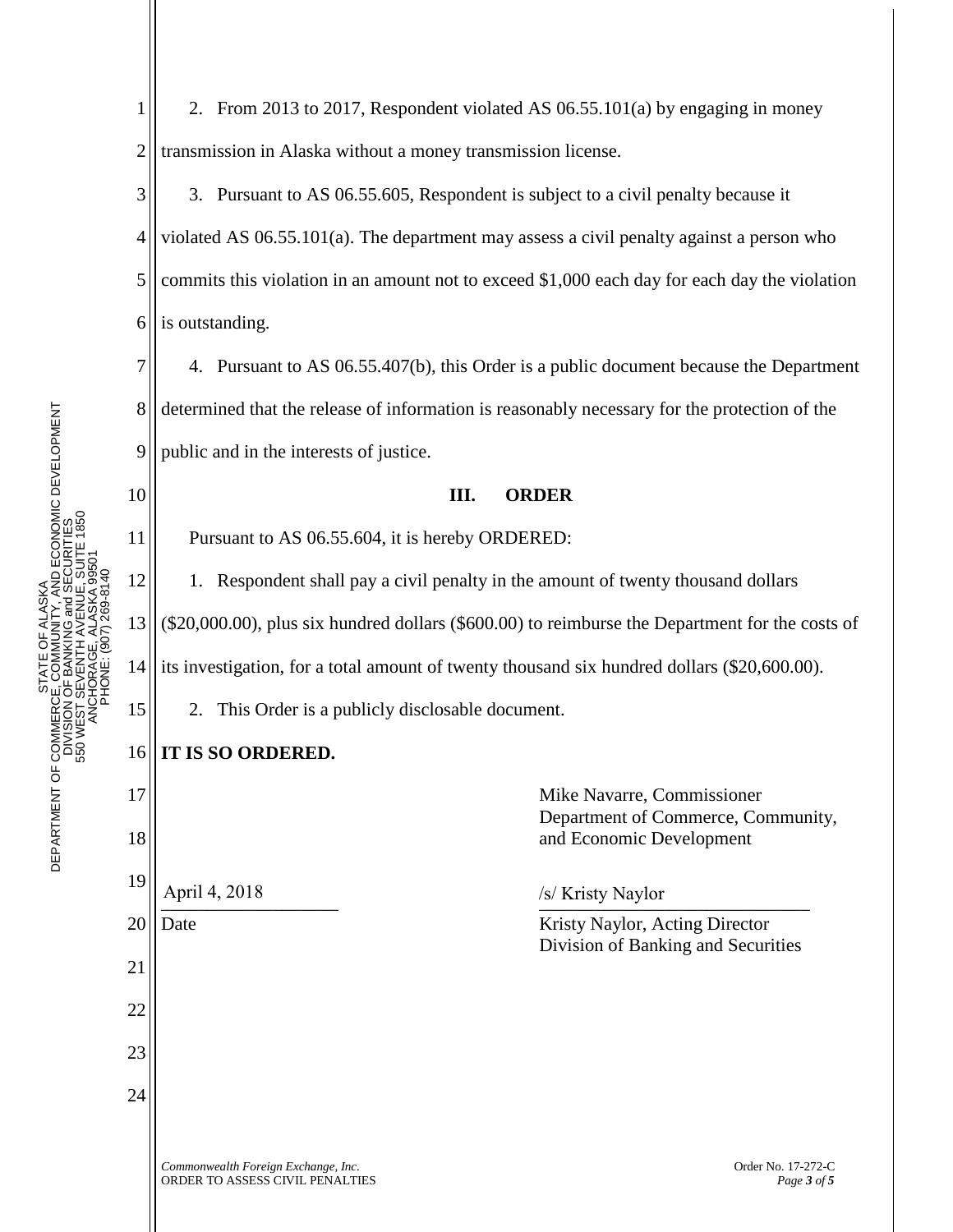| <b>NITY, AND ECONOMIC DEVELOPMENT</b><br>JUE, SUITE 1850<br>NG and SECURITIES<br>NCHORAGE. ALASKA 99501<br>DH0-692 (NO6) : ENDH4<br>STATE OF ALASKA<br>550 WEST SEVENTH AVEN<br>DEPARTMENT OF COMMERCE, COMMU<br>NAG HONOISIN |                                  |
|-------------------------------------------------------------------------------------------------------------------------------------------------------------------------------------------------------------------------------|----------------------------------|
|                                                                                                                                                                                                                               |                                  |
|                                                                                                                                                                                                                               | 6<br>7<br>8<br>9<br>10           |
|                                                                                                                                                                                                                               |                                  |
|                                                                                                                                                                                                                               | 11                               |
|                                                                                                                                                                                                                               | 12                               |
|                                                                                                                                                                                                                               | 13                               |
|                                                                                                                                                                                                                               |                                  |
|                                                                                                                                                                                                                               |                                  |
|                                                                                                                                                                                                                               |                                  |
|                                                                                                                                                                                                                               | 14<br>15<br>16<br>17<br>18<br>19 |
|                                                                                                                                                                                                                               |                                  |
|                                                                                                                                                                                                                               |                                  |

//

//

//

//

//

//

//

//

//

//

//

//

//

20

21

22

23

24

1

## **Consent to Entry of Order**

2 3 4 5 6 7 8 9 10 11 Elan Mendel, General Counsel, as authorized representative of Commonwealth Foreign Exchange, Inc. ("Respondent"), acknowledges that he has read the foregoing Order and that he knows and fully understands the Order contents; that Respondent has been represented by counsel in this matter; that Respondent voluntarily and without any force or duress, without admitting or denying violation of the Alaska Uniform Money Services Act, consents to the entry of this Order expressly waiving its right to a hearing in this matter; that Respondent understands that the Department reserves the right to take further actions to enforce this Order or to take appropriate action upon discovery of other violations of the Alaska Uniform Money Services Act, and that Respondent will fully comply with the terms and conditions stated herein.